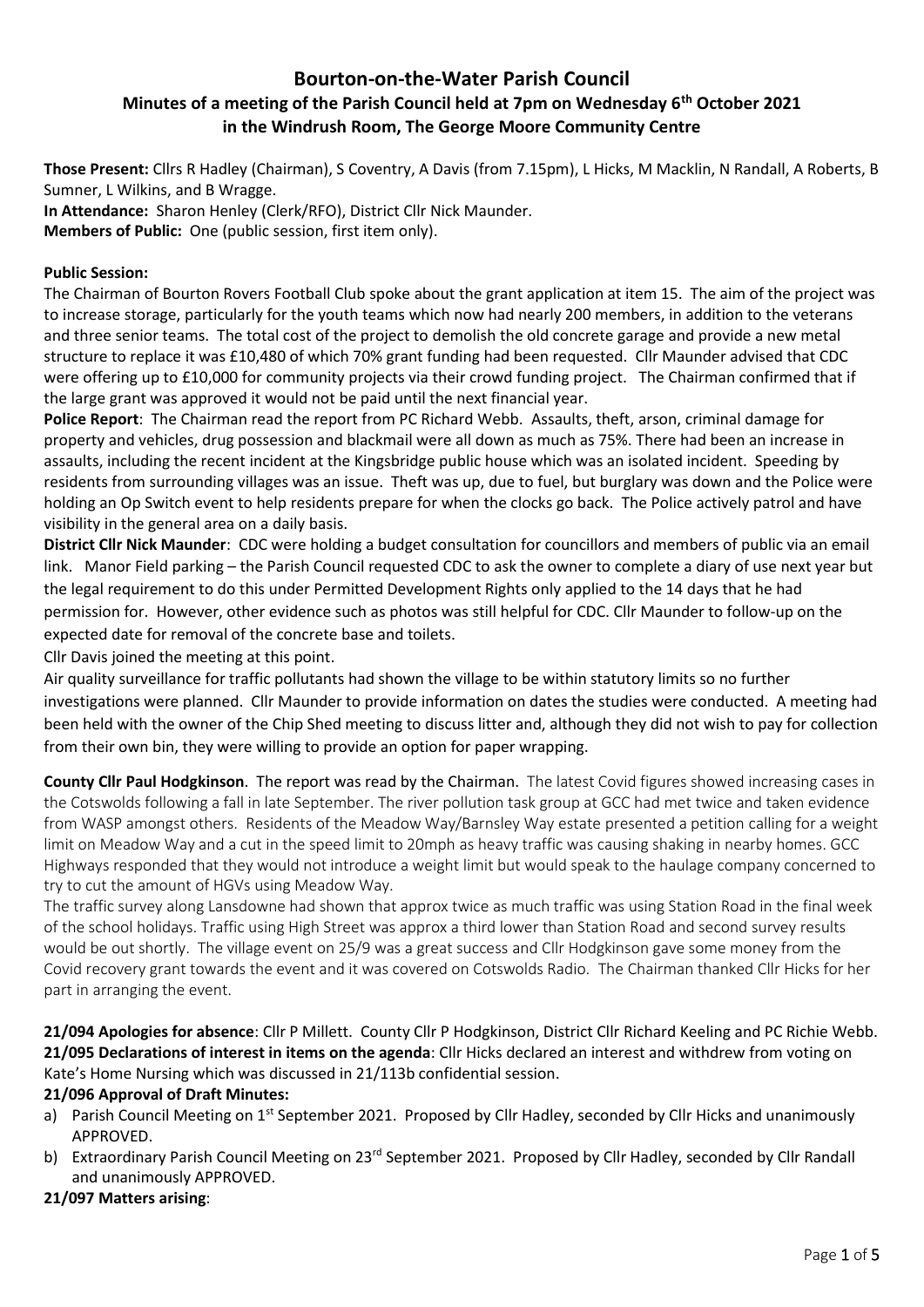a) With reference to minute 21/072 Cllr Davis noted that, although she had reported the internet connection in the GMCC to be unstable she had subsequently found it to be functioning adequately.

## **21/098 Clerk's Report**:

- a) The Energy Audit of the Community Centre was completed on 4<sup>th</sup> October and a report to follow for the GMCC Committee.
- b) The new play equipment had an installation date starting Monday  $18<sup>th</sup>$  October, a week later than originally scheduled.
- c) Treetech to complete the Tree Survey Thursday  $7<sup>th</sup>$  October.
- d) The Assistant Clerk completed the SLCC's Cemetery Legal Compliance course in September.
- e) CDC's Town & Parish Council event at Moreton on Wednesday 20<sup>th</sup> October from 6-8.30pm. The clerk to book Cllrs Davis, Wragge and Wilkins.
- f) Grants: The Council had received £12,000 from GCC for the Digital Inclusion Grant and £1,200 from CDC for the Accessibility Audit. Also £2,750 from GCC from the Welcome Back Fund for the fencing at Periwinkle Bank and the Village Green fingerposts.
- g) A councillor Budget workshop would be held on Monday  $11<sup>th</sup>$  October.
- h) The Clerk had booked annual leave w/c  $25<sup>th</sup>$  October and the Assistant Clerk on  $14<sup>th</sup>$  October.

## **21/099 Planning Committee**:

i) The Committee Chairman Cllr Davis presented a summary from the meeting on 8<sup>th</sup> September and Vice Chairman Cllr Hicks from the 22<sup>nd</sup> September meeting.

## **21/100 Village Environment Committee**:

- a) The Committee Vice Chairman Cllr Roberts presented a summary from the meeting held on 8<sup>th</sup> September.
- b) BTAG Final Vision Statement (Paper 1): To review proposal by Cllr Hadley to adopt BTAG's statement. Following discussion Cllr Roberts proposed and Cllr Hicks seconded a resolution to reject the request to adopt the statement and this was unanimously APPROVED. Cllr Wilkins to feedback to the BTAG Group that councillors were unsure of the purpose of the Vision Statement.

#### **21/101 Highways Committee**:

a) The Committee Chairman Cllr Roberts presented a summary from the meeting held on 22<sup>nd</sup> September. Following feedback from members of the public the Clerk to include in the Bourton Browser that the Rissington Road bollards had been funded by CDC. A query was raised on how to report incorrect parking and it was suggested that the Village Warden, who would start the following week, could liaise with motorists on this matter.

### **21/102 Youth & Well-being Committee**:

- a) The Committee Chairman Cllr Hicks presented a short summary from the meeting held on 13<sup>th</sup> September. Cllr Davis confirmed the Accessibility Audit had a provisional date of 22<sup>nd</sup> October.
- b) Defibrillators Replacement Proposal (Paper 2): Cllr Davis advised that two units in the village were G3s which needed replacing as spare parts and consumables would only be available until 2022. CDC had confirmed that £625 was available per defibrillator from grant funding leaving a shortfall of £289 per unit making a total of £578. Cllr Davis was investigating whether monies from the Thriving Communities grant could be used. Cllr Davis proposed that if monies were not available from this grant then the Parish Council would fund the balance of £578. Seconded by Cllr Hicks and unanimously APPROVED.
- c) Thriving Community Grant (EMR balance £7,475): To consider using grant funding for the following items: i) Purchase of a gazebo to enable community liaison at village events at an approximate cost of £200 + VAT, proposed by Cllr Davis. This was to provide a facility for Dementia Friendly Bourton and other community organisations for displays on the Village Green. Cllr Davis proposed a figure up to a maximum of £500, seconded by Cllr Randall and unanimously APPROVED.
	- ii) Purchase of printer ink for use by Cllr Davis in connection with printing of leaflets, posters etc to support initiatives under projects supported by the grant at an approximate cost of £50 + VAT. Proposed by Cllr Hadley, seconded by Cllr Hicks and unanimously APPROVED.
- d) New Play Equipment Projects at The Naight and Melville. To consider the following proposals by Cllrs Hadley and Hicks to include additional items for installation during October:
	- i)The Naight (Paper 3): To replace basketball backboards and install aluminium composite warning sign (both items highlighted in annual risk assessment) at a cost of £1,570.72 + freight + VAT. To be funded from General Reserves. Proposed by Cllr Hicks, seconded by Cllr Hadley and unanimously APPROVED.
	- ii)Melville (Paper 4): To install bowtop galvanised fencing and a self-closing single gate around new equipment at a total cost of £2,688.86 + VAT. To be funded by application to GCC's Build Back Better Grant Funding in collaboration with County Cllr Paul Hodgkinson. Proposed by Cllr Hadley, seconded by Cllr Hicks proposed and unanimously APPROVED.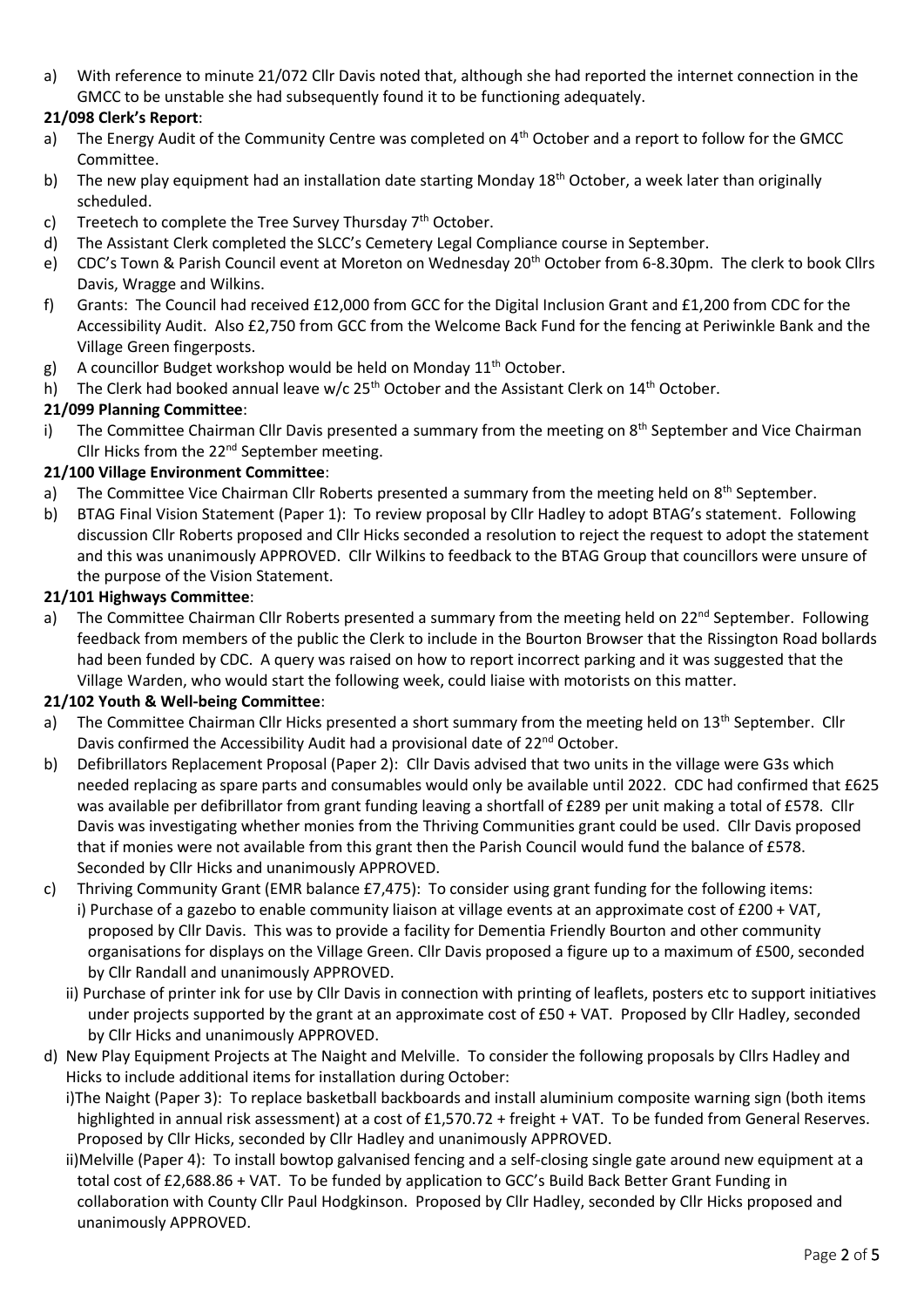The additional quote for The Naight had included groundworks and surfacing under the zip wire, fencing around the new equipment and two gates. Cllr Hicks had been promised an additional grant of £10,000 from a private benefactor to cover these, leaving a shortfall of approximately £4,312 net. Cllr Davis to check whether Thriving Communities grant could be used. Cllr Hadley proposed to seek grant funding to cover the shortfall so this equipment could be installed in with the existing project, seconded by Cllr Coventry and unanimously APPROVED. It was agreed to use General Reserves to cover the outstanding amount if all the grant funding was not available at present, proposed by Cllr Hadley, seconded by Cllr Wilkins and unanimously APPROVED.

**21/103 Community Centre Committee**: Council noted the updated Covid-19 risk assessment following updated guidance from GRCC (Paper 5). Cllr Sumner highlighted that the windows at the front of sunroom and library required replacement, to be discussed during the forthcoming Budget meetings.

**21/104 Village Green Bookings**: Cllr Hadley noted an application would be made for a duck race on the Saturday of the Platinum Jubilee weekend in June 2022.

### **21/105 F&GP Committee:** No items.

**21/106 Personnel Sub-Committee:** To discuss a proposal by Cllrs Sumner, Randall and Hicks in accordance with Standing Order 7a to amend the Scheme of Delegation. Cllr Sumner proposed, Cllr Randall seconded and unanimously APPROVED. Personnel Sub-Committee to become a Staffing Committee reporting directly to Council, at the recommendation of GAPTC. The number of members to remain at four with a quorum of three and existing members to be retained to ensure continuity. Following discussion this was proposed by Cllr Sumner, seconded by Cllr Hicks and unanimously APPROVED.

**21/107 Remembrance Day Service:** To approve purchase of two wreaths from The British Legion at a cost of £125 (to include donation) to be funded by the Chairman's Allowance. Proposed by Cllr Hadley, seconded by Cllr Randall and unanimously APPROVED.

### **21/108 Finance**:

a) Bourton Rovers Football Club application for a large grant for £7,336 to demolish old concrete garage and provide a new metal structure to replace. The Club Chairman had presented information during the public session. Following discussion, Cllr Hicks proposed the full amount of grant was awarded, seconded by Cllr Hadley. Cllrs Sumner and Randall abstained and APPROVED by a majority vote. Cllr Sumner further proposed that, in addition to awarding the grant, the organisation were encouraged to investigate the CDC Crowdfunding available, as highlighted by Cllr Maunder. If this funding was available it could be used instead of Parish Council funding from the precept, and this was agreed.

|  |  | b) Consider and approve the schedule of payments up to 6 <sup>th</sup> October 2021 (Paper 6). |  |
|--|--|------------------------------------------------------------------------------------------------|--|
|--|--|------------------------------------------------------------------------------------------------|--|

| Payee                                           | Item                                           | Net amount £ | VAT £  | Total £  | Power                            |
|-------------------------------------------------|------------------------------------------------|--------------|--------|----------|----------------------------------|
| <b>BACs</b>                                     |                                                |              |        |          |                                  |
| <b>HMRC</b>                                     | Staff tax/NI                                   | 1,337.89     | 0.00   | 1,337.89 | Local Government Act 1972 s.133  |
| Wicksteed                                       | Swing repairs                                  | 16.90        | 3.38   | 20.28    | Open Spaces Act 1906 s.10(b)     |
| Viking                                          | Stationery                                     | 32.74        | 6.55   | 39.29    | Local Government Act 1972 s.133  |
| Greenfields Garden<br>Services                  | Play equipment - Rye Crescent                  | 776.00       | 155.20 | 931.20   | Open Spaces Act 1906 s.10(b)     |
| Gloucestershire Playing<br>Fields Assoc         | Annual subscription - 2020                     | 50.00        | 0.00   | 50.00    | Open Spaces Act 1906 s.10(b)     |
| Toolstation                                     | Tools                                          | 7.77         | 1.54   | 9.31     | Local Government Act 1972 s.133  |
| Citizens Advice - Stroud &<br>Cotswold District | Grant                                          | 500.00       | 0.00   | 500.00   | Local Government Act 1972 s.137  |
| Sue Ryder Leckhampton<br>Hospice                | Grant - hospice care services                  | 500.00       | 0.00   | 500.00   | Local Government Act 1972 s.137  |
| 1st Bourton Rainbows                            | Grant - Programme resources                    | 300.00       | 0.00   | 300.00   | Local Government Act 1972 s.137  |
| 2nd Bourton Brownies                            | Grant - Equipment                              | 200.00       | 0.00   | 200.00   | Local Government Act 1972 s.137  |
| <b>Bourton &amp; District U3A</b>               | Grant - Promotional materials                  | 550.00       | 0.00   | 550.00   | Local Government Act 1972 s.137  |
| Bourton Vale Cricket Club                       | Grant - Contribution to new nets               | 1,000.00     | 0.00   | 1,000.00 | Local Government Act 1972 s.137  |
| Cotswold Friends                                | Grant - Community services for older<br>people | 1.000.00     | 0.00   | 1,000.00 | Local Government Act 1972 s.137  |
| North Cotswold Rotary                           | Grant - Drama workshop                         | 250.00       | 0.00   | 250.00   | Local Government Act 1972 s.137  |
| Order of St John, Jubilee<br>Lodge              | Grant - Dementia equipment                     | 1,000.00     | 0.00   | 1,000.00 | Local Government Act 1972 s.137  |
| Harrison, James & Hardie                        | Flat 2 lease renewal                           | 175.00       | 35.00  | 210.00   | Local Government Act 1972 s.133  |
| Headspace                                       | Large grant awarded for this financial year    | 2,000.00     | 0.00   | 2,000.00 | Local Government Act 1972 s.137  |
| David Perry                                     | Playground Inspections 27th Aug - 24th<br>Sept | 88.00        | 0.00   | 88.00    | LG(MP)A 1976 s.19(3)             |
| Cotswold First Aid                              | Mental Health First Aid 4 Sept sessions.       | 1,028.00     | 0.00   | 1,028.00 | Local Government Act 1972 s.137  |
| <b>GAPTC</b>                                    | Planning in Plain English Course for 4 cllrs   | 140.00       | 0.00   | 140.00   | Local Government Act 1972 s. 111 |
| Play Gloucestershire                            | Stepping Out Sessions x 3                      | 573.00       | 0.00   | 573.00   | Local Government Act 1972 s.137  |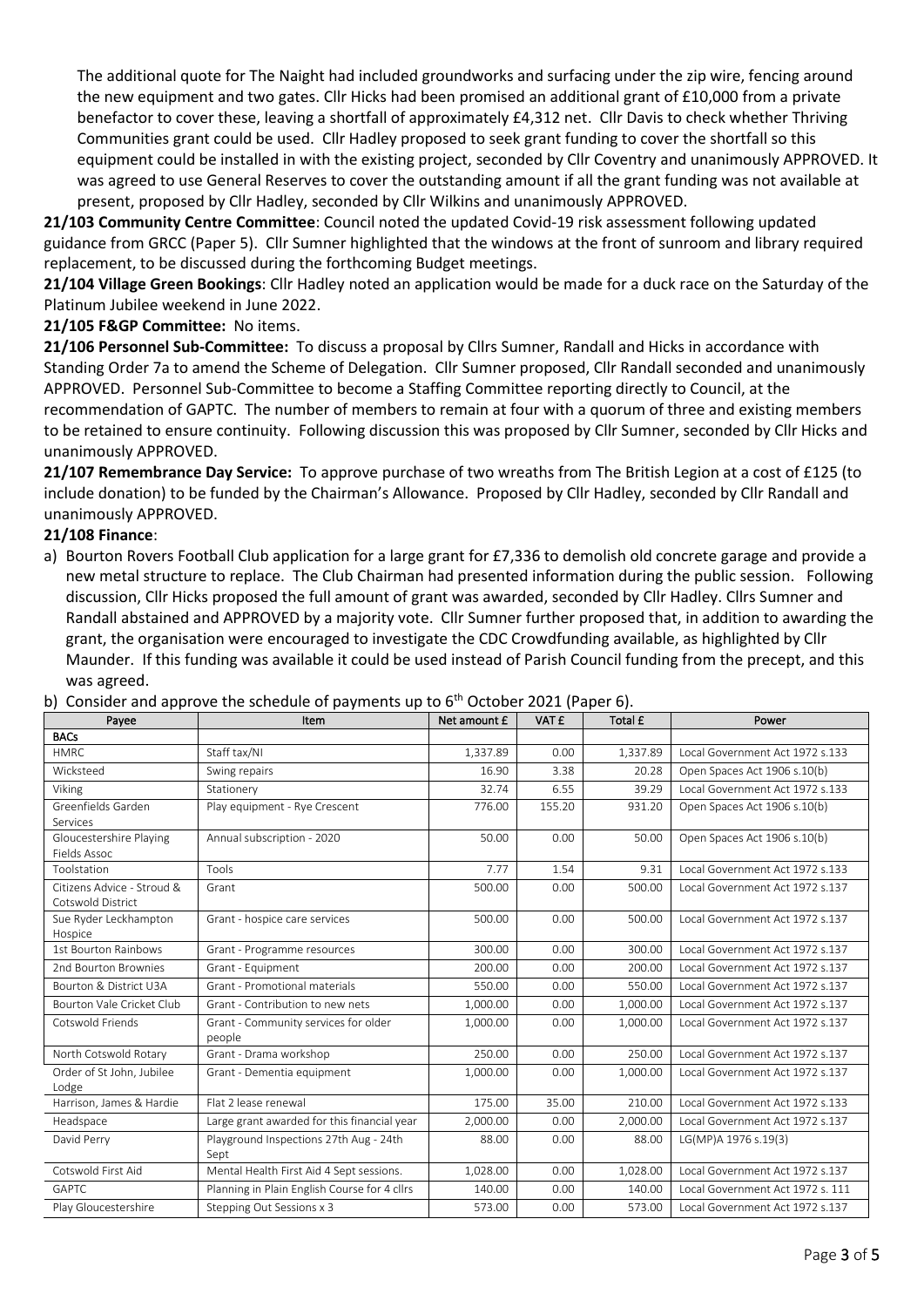| Bibury                    | September grounds maintenance within    | 1,851.67 | 370.33 | 2,222.00 | Open Spaces Act 1906 s. 9&10    |
|---------------------------|-----------------------------------------|----------|--------|----------|---------------------------------|
|                           | the village                             |          |        |          |                                 |
| Inspire to Aspire         | Delivery of youth club sessions         | 683.54   | 136.71 | 820.25   | Local Government Act 1972 s.137 |
| Peter Scarrott            | Maintenance - bench, drainage, play     | 180.00   | 0.00   | 180.00   | Open Spaces Act 1906 s. 9&10    |
|                           | equipment & baskets                     |          |        |          |                                 |
| Maydays                   | GMCC Cleaning - July-Sept               | 1,620.00 | 324.00 | 1,944.00 | Local Government Act 1972 s.133 |
| Peter Pulham              | Maintenance/litter picking              | 305.00   | 0.00   | 305.00   | Open Spaces Act 1906 s. 9&10    |
| <b>Direct Debits</b>      |                                         |          |        |          |                                 |
| Lloyds Bank               | Bank charges                            | 14.14    | 0.00   | 14.14    | Local Govt. Act 1972 s.111      |
| Smartest Energy (Dual)    | Electricity charges                     | 441.67   | 88.33  | 530.00   | Local Govt. Act 1972 s.133      |
| Crown Gas & Power         | Gas charges - Flats                     | 11.72    | 0.59   | 12.31    | Local Govt. Act 1972 s.133      |
| Crown Gas & Power         | Gas charges - The Cottage               | 6.35     | 0.32   | 6.67     | Local Govt. Act 1972 s.133      |
| Crown Gas & Power         | Gas charges - PC                        | 11.39    | 0.57   | 11.96    | Local Govt. Act 1972 s.133      |
| Grundon                   | Refuse collections                      | 160.62   | 32.12  | 192.74   | Local Govt, Act 1972 s.133      |
| TalkTalk                  | Landline & broadband 26th July-24th Aug | 57.00    | 11.40  | 68.40    | Local Govt. Act 1972 s.111      |
|                           | & line rental                           |          |        |          |                                 |
| Apogee (Directtec)        | Photocopier support                     | 82.55    | 16.51  | 99.06    | Local Govt. Act 1972 s.111      |
| <b>NFST</b>               | Staff pensions - August                 | 123.70   | 0.00   | 123.70   | Local Govt. Act 1972 s.112(2)   |
| Cotswold District Council | <b>Business rates</b>                   | 624.00   | 0.00   | 624.00   | Local Govt. Act 1972 s.133      |
| Castle Water              | Water charges - GMCC                    | 68.77    | 0.00   | 68.77    | Local Govt. Act 1972 s.133      |
| TalkTalk                  | Landline & broadband 26th Aug-24th Sept | 57.00    | 11.40  | 68.40    | Local Govt. Act 1972 s. 111     |
|                           | & line rental                           |          |        |          |                                 |
| Chaff Calantas            |                                         |          |        |          |                                 |

| Stan Salaries |             |           |          |           |                               |
|---------------|-------------|-----------|----------|-----------|-------------------------------|
| J Herbert     | Wages - Oct |           |          |           | Local Govt. Act 1972 s.112(2) |
| E Webb        | Wages - Oct |           |          |           | Local Govt. Act 1972 s.112(2) |
| C Cooper      | Wages - Oct |           |          |           | Local Govt. Act 1972 s.112(2) |
| S Henley      | Wages - Oct |           |          |           | Local Govt. Act 1972 s.112(2) |
| <b>Totals</b> |             | 22,614.84 | 1.193.95 | 23,808.79 |                               |

The approval of payments was proposed by Cllr Hadley, seconded by Cllr Davis and unanimously APPROVED.

c) Authorise cheques to be signed at the meeting and BACS payments to be ratified. It was agreed that Cllrs Hadley and Roberts would authorise on-line bank payments.

d) Note the bank reconciliation dated 29<sup>th</sup> July (Paper 7), the Summary Report dated 27<sup>th</sup> September (Paper 8) and the Financial Forecast dated 30<sup>th</sup> September (Paper 9). These were noted. Cllr Hicks left the meeting at this point.

**21/109 Reports from representatives on Outside Bodies**: Cllr Davis had attended the Gloucestershire Market Towns Forum. Cotswold National Landscape had £1m available in DEFRA grants and town and parish councils were eligible to apply as landowners. The Clerk to check if any tree work could be completed using this grant funding. Cllr Hicks re-joined the meeting.

**21/110 Correspondence**: A member of public wrote asking the Parish Council to support the Farmers' Market and whether it could be held on the Village Green. The Clerk to was asked to reassure of the PC's support but the Village Green was not thought to be a suitable location. Also to suggest that contact is made to GCC Highways to request use of the parking bays in the High Street or Victoria Street.

**21/111 Any Other Business**: Cllr Wragge noted that Dementia Friendly Bourton would be on Cotswold Radio on Sunday 11<sup>th</sup> November.

21/112 Next Meeting: To be held on Wednesday 3<sup>rd</sup> November 2021 at 7.00pm in the Windrush Room, The George Moore Community Centre.

# **Public Session:** There were none present.

District Cllr Nick Maunder advised that funding had been received from Cotswold National Landscape to develop two walks around Bourton, one fully accessible to encourage people out of the centre of the village. He would like to involve the Parish Council in planning the walks, to be completed by March 2022. Cllr Maunder left the meeting.

# **21/113 Confidential Session:**

- **a) Resolution under the Public Bodies (Admission to Meetings) Act 1960 Section 1, extended by the Local Government Act 1972, Section 100, that the following items are confidential as they relate to commercial leases and staffing matters. As such, the press and public are excluded from this part of the meeting.** Proposed by Cllr Hadley, seconded by Cllr Coventry and unanimously APPROVED.
- **b) Commercial Leases:** To review recommendations from Tayler & Fletcher on rents and licences (Confidential Paper 11) and agree further actions. Cllr Sumner ran through recommendations on rental values, deposits and lease terms for each property requiring a new lease. These were agreed by Council as per the recommendations on the paper. The paper further outlined a recommendation from Tayler & Fletcher and Kendall and Davies to move to issuing licences rather than leases for the individual rooms in the Centre, to reduce administration and legal fees. It was